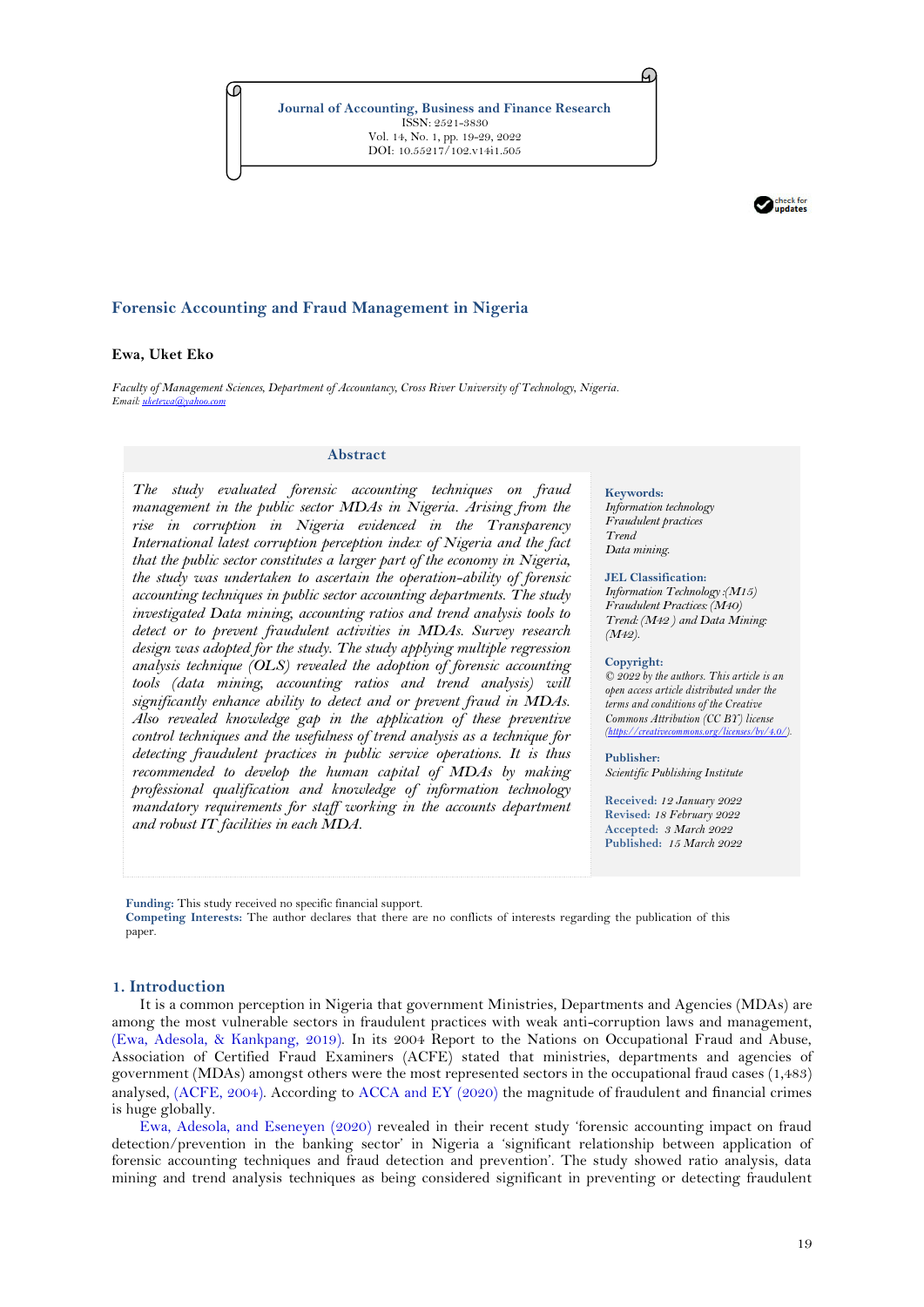practices in the banking sector. Ministries, departments and agencies (MDAs) of government or private sector organizations' daily operational activities are evaluated, monitored and measured in monetary terms (financial statement). This covers personnel, production, capital, recurrent and overhead expenditure recognition. The recording of these transactions may be clouded with fraudulent intentions by employees towards satisfying personal ambitions. Financial statements are the window by which a succinct and comprehensive worth or health of entities are appraised. It is the channel for appraising organizations for investment and policy decision matters. The growing trend of personnel manipulating financial statements to hide their pathways so as to protect their infamous activities for personal or management interest (making an otherwise unprofitable proposal look profitable to influence investment decision) is a matter of concern necessitating essential mechanism or controls that will arrest this cancerous behaviour in the system as they will always try to compromise the accounting system. These sinister motives impact negatively in the organizations' survival. These motives are often perpetrated through various methods or schemes, be it in revenue recognition or expense classification or recognition.

As various techniques are being adopted by fraudsters to commit fraud, organizations are also deploying anti-fraud techniques (forensic accounting techniques) in detecting these fraudulent patterns. In Nigeria, the Public Sector comprising MDAs drives economic growth as it plays a leading role in capital formation. Fraud causes reputational damage and so why this damage can affect any organization, virtually all sectors of the Nigerian state are exposed to it because they all depend on public funds to be profitable and solvent. The consequence of these criminal acts has affected Nigeria's corruption perception ranking which has resulted in drop in investment in Nigeria which has an attendant adverse effect on economic growth.

# *1.1. Research Problem*

The recent evolutions on telecommunication facilities, fraudsters are continuously developing new techniques and skills to outwit organizations' internal control systems. Also with the introduction of electronic banking services which is online real time, it is pertinent and essential to put in operation control processes to ensure fraudulent activities are identified and blocked real time. As [Wall and Fogarty \(2016\)](#page-10-0) stated, fraud mitigation remains crucial and thus implementation of robust internal control applications, auditing effect and regulatory policies are essential. Therefore there arises the need to advance methodologies that will prevent or detect the fraudulent practices. In view of the fact that these fraudulent activities take place in the presence of both Internal and External Auditors unnoticed catechizes the vexed interrogation of the capacity of the auditors and the accounting system application tools the MDAs are operating. Are the facilities sufficient, effective and do the operatives have capacity? Therefore, exposing and addressing these dishonest activities and unlawful financial flows entails setting up relevant and effective control mechanisms that can track and expose these illicit acts. Earlier research on this area considered responses from participants drawn from deposit money banks operating in Nigeria. This study is replicating the previous study that focused on participants drawn from banks but now considered participants recruited from the public sector of the Nigerian economy with a view to validating the earlier result and findings.

### *1.1.1. Research Objective*

Arising from continuous invention of new fraudulent schemes and or tricks to outwit the organizations' internal controls, this study is to evaluate the impact of forensic accounting techniques in preventing/detecting fraudulent practices in MDAs in Nigeria.

# Specifically to:

- a) Determine the extent data mining technique detect or prevent fraudulent practices in MDAs.
- b) Determine the extent of the application of ratio analysis technique (RAS) in preventing or detecting fraudulent schemes in MDAs.
- c) Determine the extent the use of trend analysis technique (TRD) can detect or prevent fraudulent practices in MDAs.

# *1.2. Research Problem*

The following questions are postulated to address the research objectives:

- i. To what extent does data mining technique detect/prevent fraudulent practices in MDAs.
- ii. To what degree does the use of ratio analysis technique (RAS) prevent/detect fraudulent schemes in MDAs.
- iii. To what magnitude does the use of trend analysis technique (TRD) detect/prevent fraudulent practices in MDAs.

# *1.3. Research Hypothesis*

# The research hypothesis is:

*HO1: The utilization of data mining technique in the accounting system of MDAs has no substantial effect in preventing/detecting fraudulent acts.*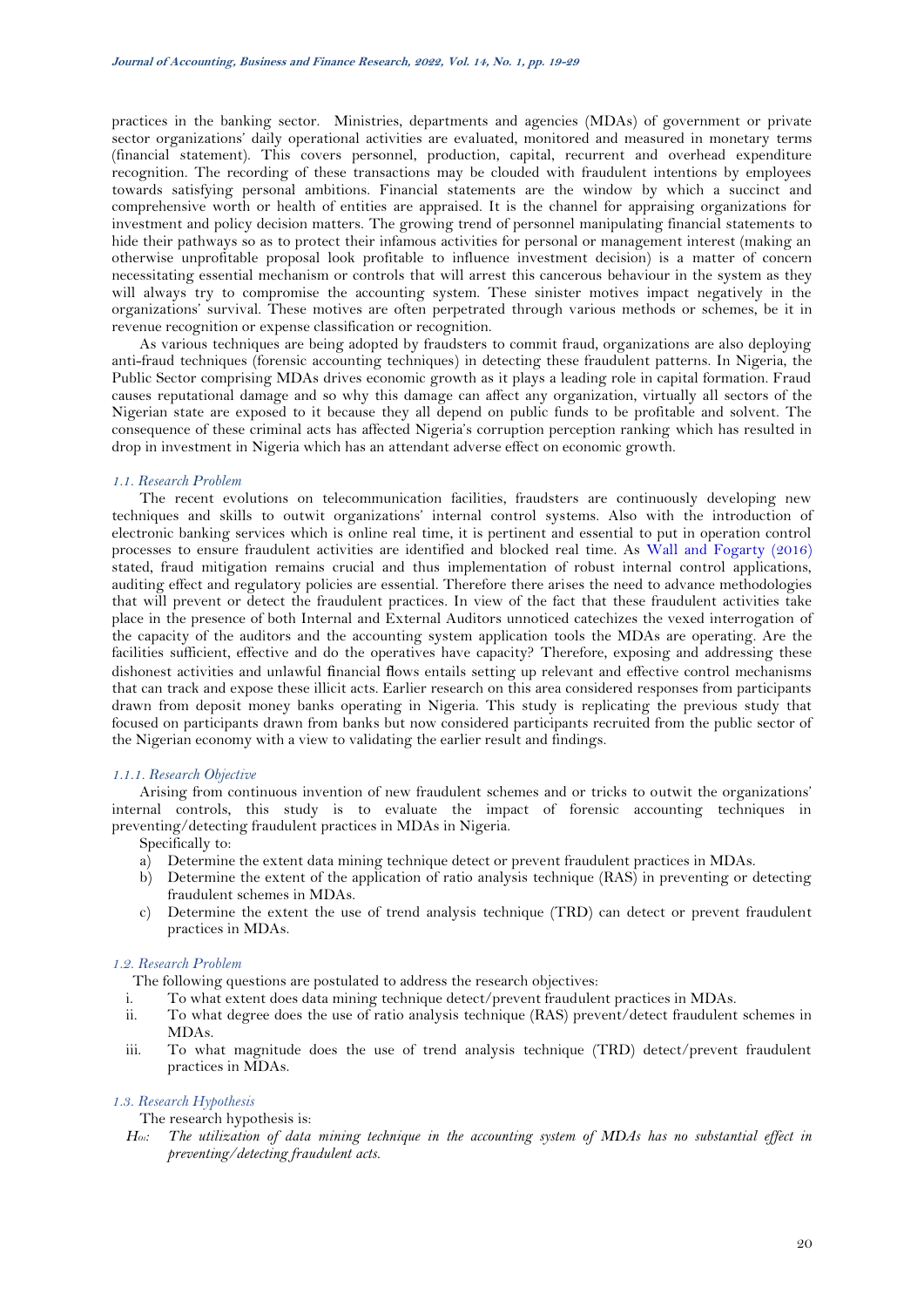- *HO2: The application of ratio analysis (RAS) technique has no significant effect in preventing or detecting fraudulent financial practices in the MDAs in Nigeria.*
- *H03: The adoption of trend (TRD) analysis technique in financial analysis of MDAs has no significant effect in preventing or detecting fraudulent activities in the organizations.*

# **2. Literature Review**

# *2.1. Theoretical Framework*

Fraud is defined by different authors in different ways according to their circumstances. While some define fraud as a trick with intent to obtain someone else assets, the Black's Law Dictionary defined fraud as:

> *...all multifarious means which human ingenuity can devise, and which are resorted to by one individual to get an advantage over another by false suggestions or suppression of the truth. It includes all surprise, trick, cunning, or dissembling, and any unfair way by which another is cheated*.

It thus involves deception, confidence and trickery. The study is based on the Fraud Diamond Theory and the Fraud Triangle Theory.

## *2.1.1. The Fraud Diamond Theory*

The Fraud Diamond Theory is an off shoot of the fraud triangle theory. David Wolfe and Dana Hermanson fused 'the element of capability—personal traits and abilities' that play a major role as to if fraud will actually happen or not. The theory which was propounded by [Wolfe and Hermanson \(2004\)](#page-10-1) considered the four perceptions as triggering elements that must be contemporaneous for fraud to occur. The fraud theory model which was propounded by Cressey highlighted certain elements or features that increase the probability of fraud occurring in any given situation but the theory didn't provide perfect guidance. The fraud diamond theory therefore is an improvement over the fraud triangle theory to address the other precipitating factors not addressed by the fraud triangle model. This is the introduction of a fourth perceived element (capability) that must exist in the system for fraud to occur. Thus, in addition to addressing incentive, opportunity and rationalization, Wolfe and Hermanson added the individual capability or capacity of the fraudster as an essential ingredient that can propel fraud to occur. They reasoned that although there may be opportunity, pressure and rationalization for fraud to occur, without the right capabilities by the fraudster in place the fraud will not occur.

# *2.1.2. Fraud Triangle Theory*

Classic Fraud Theory elucidates the motives behind fraud as a triangle of perceived opportunity, pressure and rationalization. The term 'Fraud Triangle' is credited to Edwin Sutherland who in his book *White Collar Crime* in 1949 is credited to have coined the term 'Fraud Triangle'. He is thus adjudged as the primary contributor to the model. [Cressey \(1953\)](#page-9-4) in his attempt to render explanation as to what causes, enthuse or motivates people to commit fraud or crime propounded the theory. Arising from extensive talk with convicted swindlers in prisons, he discovered that for every fraud to occur three elements must be present – motivation or pressure, rationalization and opportunity. He observed that deception or crime will take place only when the individual is under pressure or there is a motivating factor on the fraudster. This factor may be great financial need, unrealistic target on an employee from the organization, organizations' rewards systems like performance bonus or penalty for individuals not achieving set targets. Nevertheless even with the pressure to commit fraud, without the presence of the enabling environment – opportunity, the fraud will not occur. Therefore, clear opportunity like weak internal control, absence of proper accountability or lack of supervision for the swindler to gain access or control over the resources to be defrauded must be present. Also weighing the disproportionality between the cost or repercussion of the fraudster being caught and the benefit accruable from the crime, although there may be pressure and opportunity for fraud to occur, the theory postulated that without rationalization which is justification for a given action, fraud will not materialize. Rationalization finalizes the precipitating factors that must be contemporaneous for fraud to occur. This is self-justification for deviant behaviour like justifying the criminality by advancing probable reason(s) why the action(s) is necessary and justifiable as being acceptable or normal.

### *2.2. Forensic Accounting*

Forensic accounting which is the utilization of accounting, auditing and investigative skills to support in litigation, expert determination and investigation of suspected fraudulent practices, irregularities or impropriety disputes involves the use of investigative tools as well as investigative mindset carried out within the environment of rules of evidence in resolving complex financial issues. It incorporates financial expertise, fraud awareness and sound knowledge and understanding of business operations and the functioning of the prevailing legal system in a given organization or entity. Forensic accounting objective is the support for the propagation of the necessary data about governance and ethical policies to interested parties within and outside the organization with a view of maintaining a good image of their respective organizations to its stakeholders and also building up effective communication process and transparency.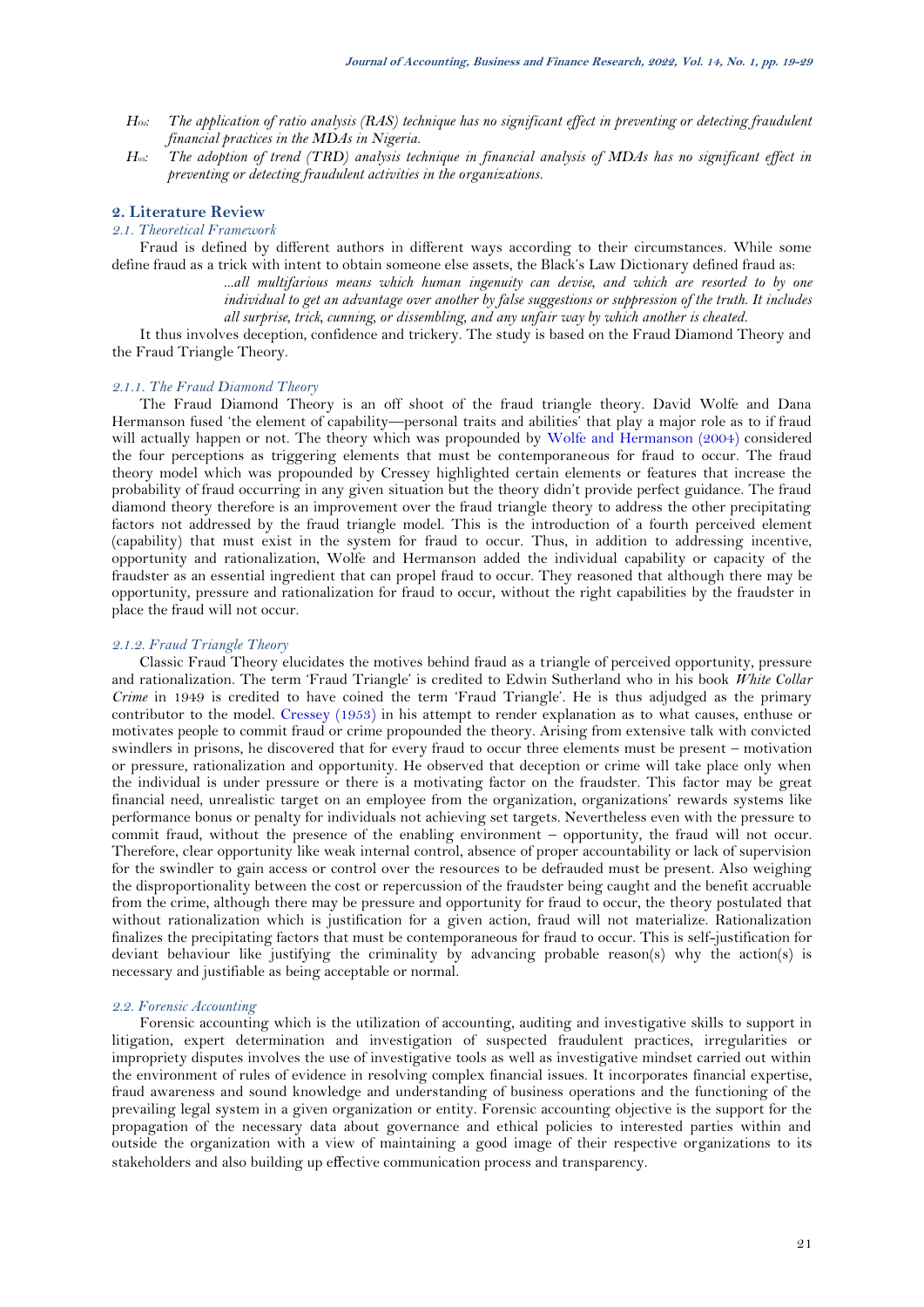### *2.2.1. Forensic Investigative Tools*

Forensic accounting techniques or tools assist investigators in discovering and examining unexpected or unusual patterns and relationships in financial system. As fraud is the intentional misappropriation of organization's funds by employees, agents or customers, financial analysis has been a useful investigative technique when the subject matter of the investigation is more likely to be reflected in the records and financial statements of the organization. As the objective of analytic procedure is identification of unexpected relationship that does not make sense, various tools are applied to streamline emphasis of investigation on certain sections of the organizations' accounts that might have been affected by fraudulent plots. These investigative procedures are deployed to detect and or examine connections of financial data that do not appear realistic as well as other abnormal or exceptional one-off transactions or events. Abnormal or unusual transactions patterns may likely indicate errors or illegal acts or fraud. These forensic accounting analysis tools or technique include:

# *2.2.1.1. Trend Analysis*

Trend analysis involves matching features (revenue, expenditure, assets and liability heads) of financial statements with a common base item. Trend analysis may be vertical trend analysis or horizontal trend analysis. The process of performing the same analysis on a disaggregated basis by an organization or by geographical basis often gives the forensic accounting investigator a deeper insight into which branch or unit of the organization is driving an unusual relationship or whether one segment of the entity is an outlier. Arising from the criticism of horizontal and vertical trend analysis that is commonly applied by organizations, [Enyi \(2019\)](#page-9-5) proposed a combination of horizontal and vertical trend analysis which he named relational trend analysis (RTA).

# *2.2.1.2. Data Mining*

Data mining concept gained prominence in the 1990s. It is widely applied in organizations to enhance their performances and gain competitive edge over their peers [\(Hormozi & Giles, 2004\)](#page-9-6). The technique helps in extracting and analysing various data patterns, information or trends from large databases. These are queries or searches performed within accounts or other clients data to identify anomalous individual items. This involves scanning transaction listings, identifying gaps in check runs, identifying duplicate invoice numbers as well as payment vouchers numbers. Also identifying payroll payments made to the same payee within the query period, matching return dates and credit memos to test for proper cut-off. It also covers comparing recent invoice prices with costs on the archived inventory records, filtering of transactions to identify all new suppliers, nonstandard journal entries under dispute and grouping customers' accounts by balance size or employees by overtime pay. The technique applies; decision trees, neural networks and Bayesian belief networks.

### *2.2.1.3. Financial Ratios*

Ratio analysis accesses the correlation among different financial statement transaction items and between these items. Ratio analysis also accesses relationship among nonfinancial data. These computed ratios are compared either on a historical basis or on an industry basis or against a defined benchmark. Ratio analysis is only a guide for further inquiry as when unanticipated changes occur, source documents and related accounts are examined in more details.

### *2.2.1.4. Reasonableness Testing*

This is a technique of benchmarking the results recorded in the financial statements against an independent expectation. Here the forensic accountant benchmarks the individual transaction items against a defined external benchmark standard and any unusual fluctuations identified when comparing this independent view with the amount recorded in the financial statements is investigated. This tool makes use of regression analysis technique which will yield an explicit prediction based on solid inputs to establish the prediction on which to make comparison.

### *2.3. Empirical Review*

Many researchers have dwelt on accessing the position of forensic accounting in business and its impact at detecting and or preventing fraudulent practices both in Nigeria and globally. [Ewa et al. \(2020\)](#page-9-3) in their study revealed a significant positive relationship exist between forensic accounting techniques application and fraud detection/prevention in the banking sector in Nigeria. [Izedonmi and Ibadin \(2012\)](#page-9-7) study which investigated forensic accounting and financial Crimes by assessing at some rudimentary and common financial crimes in enterprises operating in Nigeria revealed the motive for financial crimes hinges around elements of pressure, opportunity and rationalization that the fraudsters are exposed to.

[Zachariah, Masoyi, Ernest, and Gabriel \(2014\)](#page-10-2) study which is on utilization of forensic auditing tool in fraud management suggested the engagement of forensic auditors in Nigeria by redrafting the country's Audit Act to make it mandatory for forensic auditors in each audit team. [Njanike, Dube, and Mashayanye \(2009\)](#page-9-8)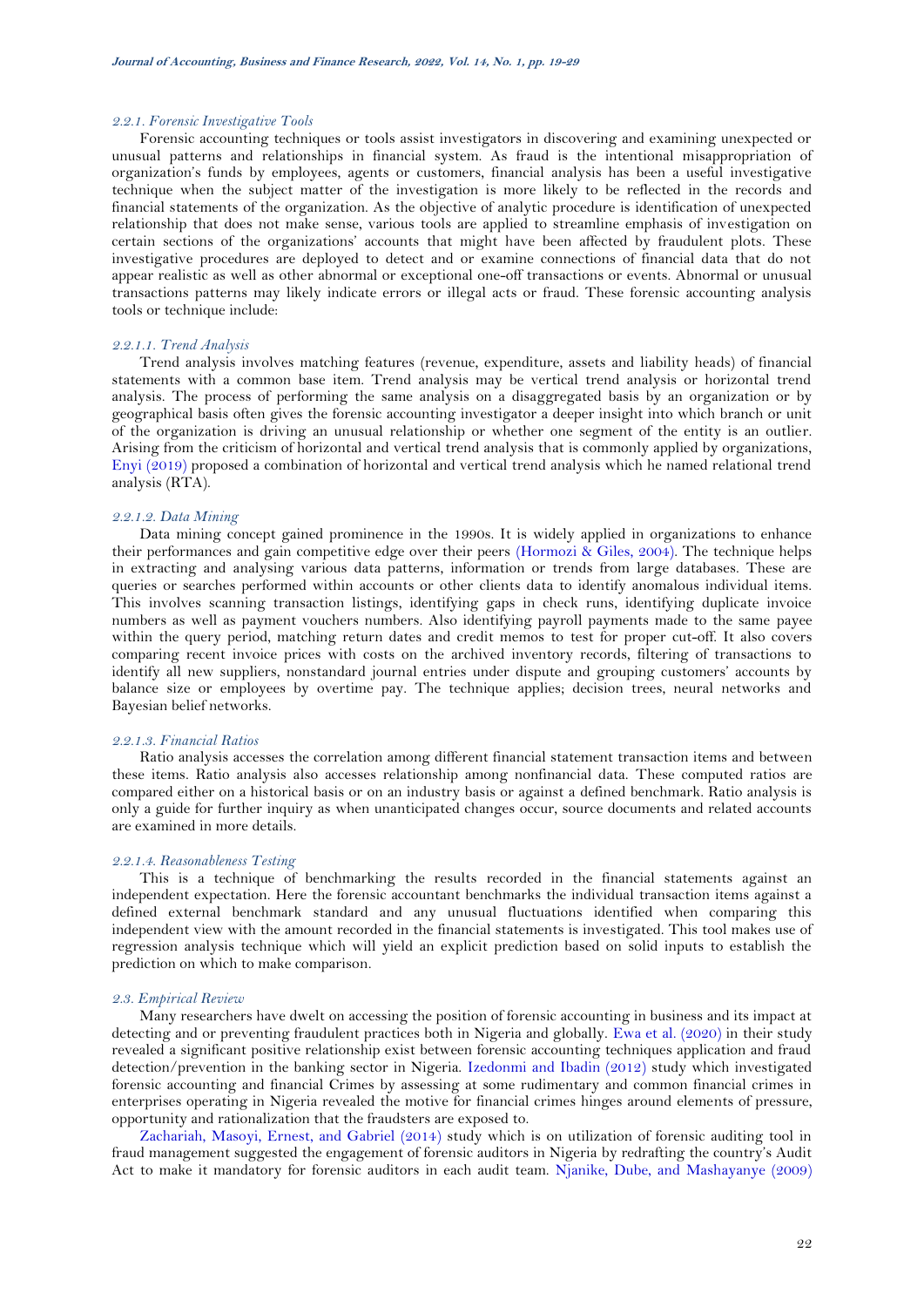study found the lack of technical capacity, essential working resource materials, management meddling on audit assignments as well as non-recognition of the profession as impediments.

About enhancing capacity, [Okafor and Agbiogwo \(2016\)](#page-9-9) study opined the need to rejig and improve accountants' skills as it improves their efficiency and effectiveness in service delivery. [Enofe, Omagbon, and](#page-9-10)  [Ehigiator \(2015\)](#page-9-10) study opined that frequent utilization of forensic audit services will considerably assist fraud detection, prevention and reducing dishonest activities.

[Okoye and Gbegi \(2013\)](#page-10-3) study showed forensic accountants creditably assisted in reviewing the extent and methodology of audit examinations when the risk of management fraud was considered high by means of introducing special audit procedures. The study suggested enhanced training and the use of forensic accountants from the planning stage of an audit of high risk enterprises. [Bassey \(2018\)](#page-9-11) study revealed vigorous application of litigation support and forensic examination services by forensic accountants by Microfinance banks significantly reduced scams and plated an important part in crime deterrence and corruption.

[Modugu and Anyaduba \(2013\)](#page-9-12) found substantial compromise among the interested parties on the proficiency of forensic accounting service in monitoring fraudulent practices, enhancing the feature of financial reports as well as upgrading in the quality of internal control systems in the organizations.

[Enofe, Agbonkpolor, and Edebiri](#page-9-13) (2015) study highlighted the urgent necessity for fraud examiners or investigators in the banking sector in Nigeria as the study found forensic accounting as an essential ingredient to checkmate financial misconducts. [Ezejiofor, Nwakoby, and Okoye \(2016\)](#page-9-14) study on impact of forensic accounting in combating fraud in the banking sector revealed its effectiveness as a tool to contain financial delinquencies and transparency in the banking sector. On their path, [Enofe, Okpako, and Atube \(2013\)](#page-9-15) study revealed the level of fraud incidences being positively affected by the application of forensic accounting services by studied organizations.

[Onodi, Okafor, and Onyali \(2015\)](#page-10-4) which applied survey research design method found a significant relationship between the forensic investigative application and corporate fraud deterrence. But [Alabdullah,](#page-9-16)  [Alfadhl, Yahya, and Rabi \(2014\)](#page-9-16) study which also adopted survey research method to gather respondents found significant relationship between audit firms detecting fraudulent activities in auditee financial records and application of forensic accounting techniques in their work programme.

Arising from the frightening percentage of reported financial statements frauds globally, [Gupta and Gill](#page-9-17)  [\(2012\)](#page-9-17) examined data mining framework for fraud prevention and detection and proposed a framework whose features should include the various financial ratios that measure profitability, liquidity, safety and efficiency as well as incorporate behavioural characteristics. In their study of data mining technique for fraud detection and prevention, [Sheela and Sandip \(2011\)](#page-10-5) opined the technique is a potent device employed by many organizations to improve their operations and competitive advantage. [Kirkos, Spathis, and Manolopoulos \(2007\)](#page-9-18) study which explored the efficacy of decision tree, neural networks and Bayesian Belief Networks in identifying fraudulent financial statements found reliance between falsification and debt to equity, net profit to total assets, sales to total assets, working capital to total assets ratios and Z score under Bayesian model. [Mousa \(2016\)](#page-9-19) study found logistic regression model tool as the leading data mining tool adopted by many entities in detecting financial fraud. In their study, [Onuorah and Ebimobowei \(2012\)](#page-10-6) found a robust influence of forensic accounting applications on the extent of fraudulent activities taking place in the banks examined. Materials and method

# **3. Research Design**

The study implemented a survey research design towards ascertaining the extent forensic accounting techniques application prevent or will detect fraudulent practices in MDAs in Nigeria. Respondents were drawn from among accountants, auditors, Information Technology (IT) specialists and related disciplines working in the MDAs in Nigeria. The population is drawn from among professionals working in the southsouth geopolitical zone of Nigeria public service. Purposive sampling was adopted to ensure that only knowledgeable respondents were recruited in the study. The choice of purposive sampling is that the researcher uses his dexterity and prior understanding to choose respondents [\(Ogunbameru, 2003\)](#page-9-20) based on their specialty. Three hundred and fifty (350) respondents were chosen from the population of the study. A five-point Likert scale (to a very large extent (TAVLE)– 5points, to a large extent (TALE)– 4points, not to a large extent (NTALE)– 3points, not to a very large extent (NTAVLE)– 2points and to no extent at all (TNEAA) – 1point was applied in grading the responses and logically reflected the grade of the ranking. Two hundred and fifty one (251) (72%) questionnaires were returned.

Since this study is a perception based research, primary data were collected from the responses extracted from respondents via the questionnaire which was designed to draw responses from participants. The choice is centred on the theory that the finest method to gather information as to what is happening around is to ask questions [\(Patton, 1990\)](#page-10-7). The questionnaire is divided into Section A and Section B. Section A comprises the demographic data of respondents while section B comprises belief questions that produced answers on the relationship between use of forensic accounting techniques and fraud prevention and detection in the public sector in Nigeria. The questionnaire was prepared so as to enable respondents select from the five optional plausible responses to each belief question.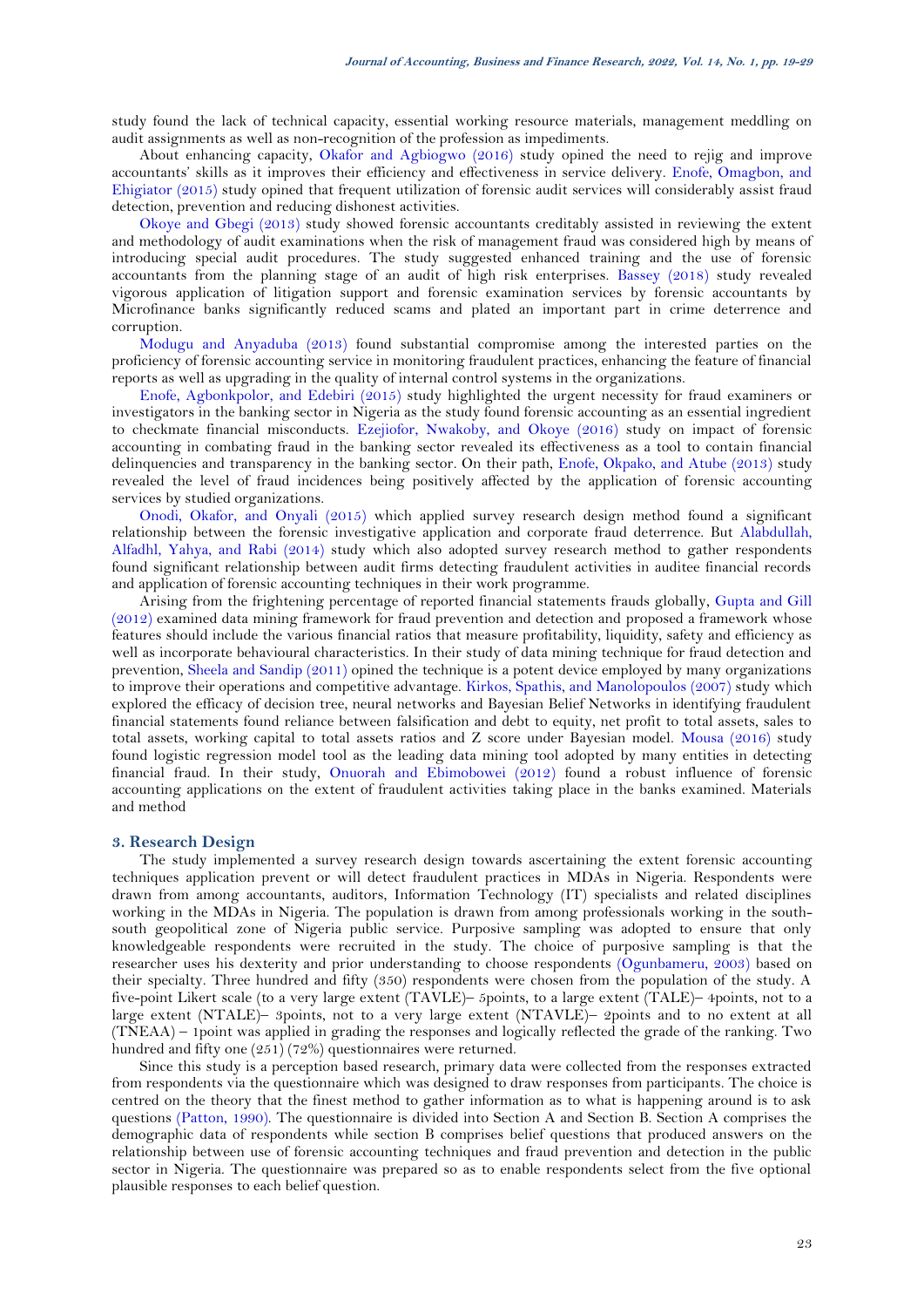### *3.1. Techniques of Data Analysis*

The study tested the application of forensic accounting techniques on fraud prevention and detection in the Public Sector in Nigeria by using multiple regression analysis model and descriptive statistics. The model is considered appropriate as the research focus is on examination of the relationship between forensic accounting techniques and fraud prevention.

### *3.2. Model Specification*

The model specification examining forensic accounting techniques as tools in detecting or preventing fraudulent practices is specified as:

It is stated econometrically as:

$$
FRP = f(DM, RA, TRD)
$$
  

$$
FRP = \beta_0 + \beta_1 DM + \beta_2 RA + \beta_3 TRD + \mu
$$

Where:

 $β<sub>0</sub> = Unknown Constant term to be estimated.$ 

FRP = Fraud Prevention and detection.

DM = Data Mining Technique.

RA = Ratio Analysis Technique.

TRD = Trend Analysis Technique.

 $\mu$  = Stochastic error term.

 $β<sub>1</sub> - β<sub>3</sub> = Unknown coefficients to be estimated.$ 

β**0**, β**1**, β**2**, β**<sup>3</sup>** 0

### **Table 1A.** Presents a summary of analysis of commercial data mining technique result.

<span id="page-5-0"></span>

| S/N            | <b>Belief Ouestions</b>                              | <b>TAVLE</b> | <b>TALE</b> | <b>NTALE</b> | <b>NTAVLE</b> | <b>TNEAA</b>   |
|----------------|------------------------------------------------------|--------------|-------------|--------------|---------------|----------------|
|                | Your MDA has facility that can query or search       |              |             |              |               |                |
|                | accounts entries or clients' data to identify        |              |             |              |               |                |
|                | anomalies                                            | 14           | 35          | 3            | 171           | 28             |
| -2             | Your MDA has scanning facility software that can     |              |             |              |               |                |
|                | scan transaction listing                             | 9            | 31          | 10           | 197           | 3              |
| -3             | Your MDA has facility that can identify gaps in      |              |             |              |               |                |
|                | check runs                                           | 4            | 29          | 11           | 195           | $\overline{4}$ |
| $\overline{4}$ | Your MDA has facility that can identify duplicate    |              |             |              |               |                |
|                | numbers in invoice and payment voucher numbers       | 11           | 32          | 9            | $\mathcal{Q}$ | 197            |
| $-5$           | Your MDA has facility that can identify duplication  |              |             |              |               |                |
|                | in payroll payment within a query period             | 16           | 31          | 9            | 193           | $\mathcal{Q}$  |
| -6             | Your MDA has facility to compare recent invoice      |              |             |              |               |                |
|                | prices with archived inventory records data          |              | 29          | 13           | 5             | 195            |
|                | Your MDA has facility to filter transaction to       |              |             |              |               |                |
|                | identify new suppliers, profile of customer by       |              |             |              |               |                |
|                | account balance and profile staff by overtime earned | 5            | 30          | 14           | 5             | 195            |

**Source:** 2021 Field survey analysis.

[Table 1A](#page-5-0) presents a summary of the analysis of respondents' responses to belief questions as to application of commercial data mining technique in the MDAs, [Table 1B](#page-5-1) summary of analysis of respondents' responses on the application of ratio analysis technique, [Table 1C](#page-6-0) highlights a summary of respondents' responses on the use of Trend analysis technique and [Table 1D](#page-6-1) presents a summary of responses of respondents on the ability of the variables in [Tables 1A,](#page-5-0) [B](#page-5-1) and [C](#page-6-0) in detecting or preventing fraudulent practices in the MDAs.

<span id="page-5-1"></span>

| 198  |
|------|
|      |
|      |
| 202  |
|      |
|      |
| -204 |
|      |

**Table 1B.** Presents a summary of analysis of ratio analysis technique result.

**Source:** 2021 Field survey analysis.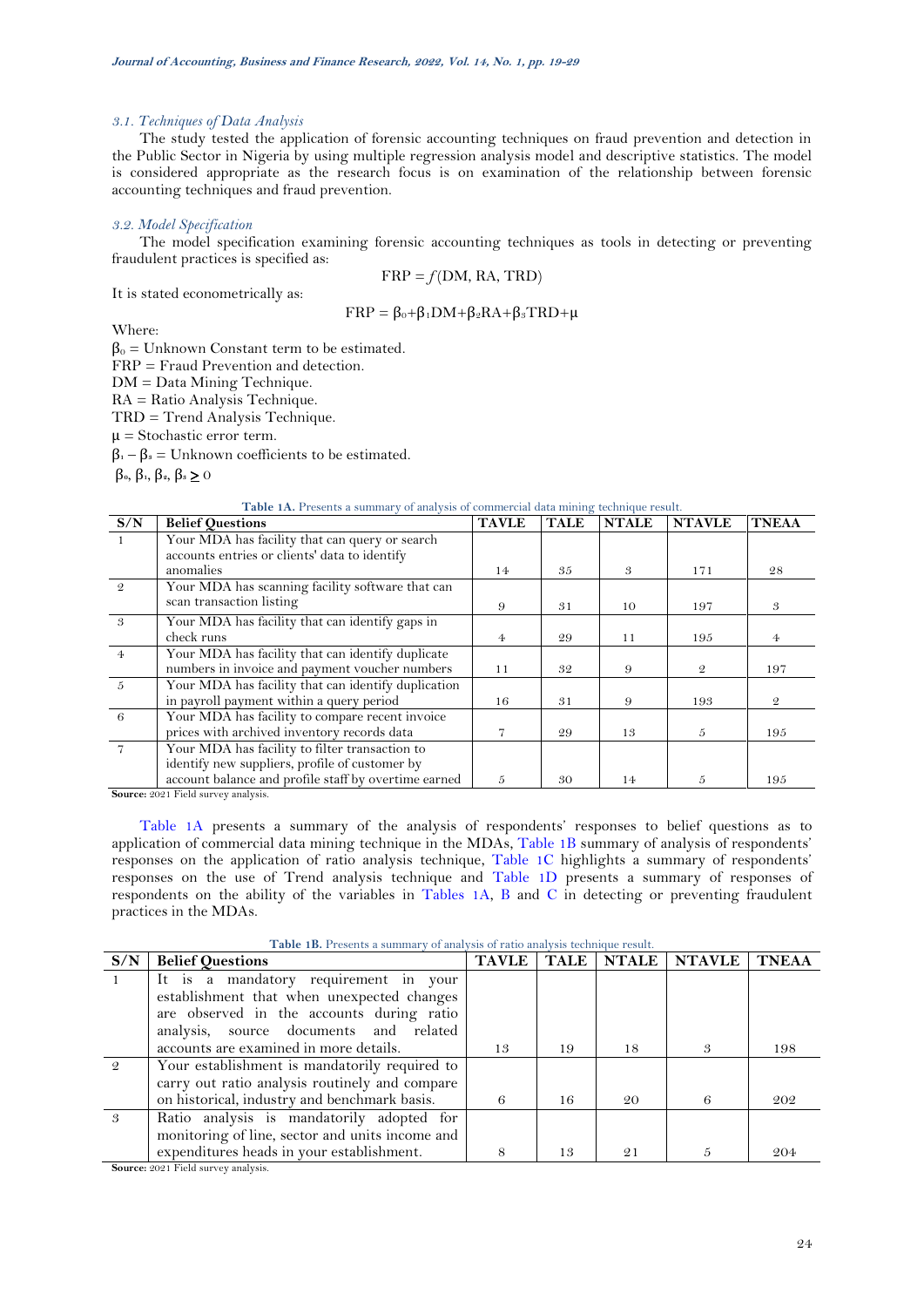<span id="page-6-0"></span>

| S/N | <b>Belief Questions</b>                                   | <b>TAVLE</b> | <b>TALE</b> | <b>NTALE</b> | <b>NTAVLE</b> | <b>TNEAA</b> |
|-----|-----------------------------------------------------------|--------------|-------------|--------------|---------------|--------------|
|     | It is mandatory for your agency to analyses by            |              |             |              |               |              |
|     | departments and location yearly capital vote expense      |              |             |              |               |              |
|     | heads with a base year over a 4 year period               | 11           | 17          | 21           |               | 198          |
|     | It is mandatory for your MDA to carry out analysis of     |              |             |              |               |              |
|     | its financial statements line items with a base year over |              |             |              |               |              |
|     | a 4 year period                                           |              | 25          | 15           |               | 200          |
| 3   | It is mandatory for your treasury department to analyse   |              |             |              |               |              |
|     | revenue heads yearly against budgeted estimates over a    |              |             |              |               |              |
|     | 4 year period                                             |              | 14          | 20           |               | 202          |
|     | Source: 2021 Field survey analysis.                       |              |             |              |               |              |

**Table 1C.** Presents a summary of analysis of trend analysis technique result.

## **Table 1D.** Presents a summary of analysis of fraud prevention/detection result.

<span id="page-6-1"></span>

| S/N              | <b>Belief Questions</b>                         | <b>TAVLE</b>     | <b>TALE</b> | <b>NTALE</b> | <b>NTAVLE</b>  | <b>TNEAA</b> |
|------------------|-------------------------------------------------|------------------|-------------|--------------|----------------|--------------|
| $\mathbf{1}$     | How would you rank your organization in         |                  |             |              |                |              |
|                  | the application of data mining technique for    |                  |             |              |                |              |
|                  | preventing and detecting fraud in the           |                  |             |              |                |              |
|                  | system?                                         | 6                | 29          | 13           | 198            | 5            |
| $\mathfrak{D}$   | There is no possibility of fraudulent practices |                  |             |              |                |              |
|                  | in your establishment not been discovered?      | 17               | 27          | 9            | 195            | 3            |
| $\sqrt{3}$       | My establishment is very equipped to track      |                  |             |              |                |              |
|                  | double payments and ghost workers               |                  |             |              |                |              |
|                  | payments                                        | 13               | $\sqrt{23}$ | 15           | 195            | 5            |
| $\overline{4}$   | My establishment is very equipped to            |                  |             |              |                |              |
|                  | prevent duplication of payments.                | 13               | 27          | 13           | $\mathcal{Q}$  | 194          |
| $\boldsymbol{5}$ | My establishment has controls embedded in       |                  |             |              |                |              |
|                  | the system to detect fraud                      | $\boldsymbol{5}$ | $\sqrt{28}$ | 20           | 195            | 1            |
| $\,6\,$          | My establishment has ability to trace over      |                  |             |              |                |              |
|                  | invoicing in the accounts department            | $\overline{7}$   | 34          | 14           | 195            | 1            |
| $\overline{7}$   | My establishment has in many occasions          |                  |             |              |                |              |
|                  | prevented and or detected fraudulent            |                  |             |              |                |              |
|                  | infractions in the system in the cause of       |                  |             |              |                |              |
|                  | carrying out the analysis                       | $\overline{4}$   | 22          | 22           | $\sqrt{5}$     | 197          |
| 8                | My establishment highly utilizes ratio          |                  |             |              |                |              |
|                  | analysis in preventing and or detecting         |                  |             |              |                |              |
|                  | fraudulent practices in the system              | 6                | 17          | 21           | 196            | 11           |
| $\,9$            | My establishment is able to track               |                  |             |              |                |              |
|                  | abnormalities between periods following         |                  |             |              |                |              |
|                  | ratio analysis                                  | 8                | 17          | 16           | 195            | 14           |
| 10               | My establishment highly utilizes trend          |                  |             |              |                |              |
|                  | analysis technique in preventing or detecting   |                  |             |              |                |              |
|                  | fraudulent practices in the system              | 9                | 15          | 23           | $\overline{4}$ | 200          |
| 11               | My establishment is able to discover unusual    |                  |             |              |                |              |
|                  | expenditure patterns in its trend analysis of   |                  |             |              |                |              |
|                  | its operations                                  | 6                | 18          | 22           | $\overline{4}$ | 200          |
| 12               | My establishment is able to track               |                  |             |              |                |              |
|                  | abnormalities in our trend analysis             | 6                | 21          | 21           | 3              | 200          |

**Source:** 2021 Field survey analysis.

### **4. Data Presentation**

*4.1. Data Analysis*

In [Table 2,](#page-7-0) while the mean values of the raw data revealed 14.2430, 4.5259, 4.5857 and 24.0797 for DM, RA, TRD techniques and FRP respectively, minimum values of showed 10.0, 3.0, 3.0 and 19.0 for DM, RA, TRD and FRP and maximum values of 33.0, 15.0, 15.0 and 55.0 for DM, RA, TRD and FRP respectively. The standard deviation for each of the variables is 6.53550 for DM, 3.12319 for RA, 3.27347 for TRD and 10.10157 for FRP. The result shows the absence of forensic accounting tools in the administration of financial control of the MDAs.

Pearson product moment formula was adopted in computing the inter-variable correlations. These correlation coefficients are given in [Table 3](#page-7-1) showed the three independent variables correlated significantly with the dependent variables. The inter-correlations among the independent variables are also significant.

Although this phenomenon is not desirable in a multiple regression analysis, it validates our assertion that they are all elements of one variable called forensic accounting technique. The significance of their correlation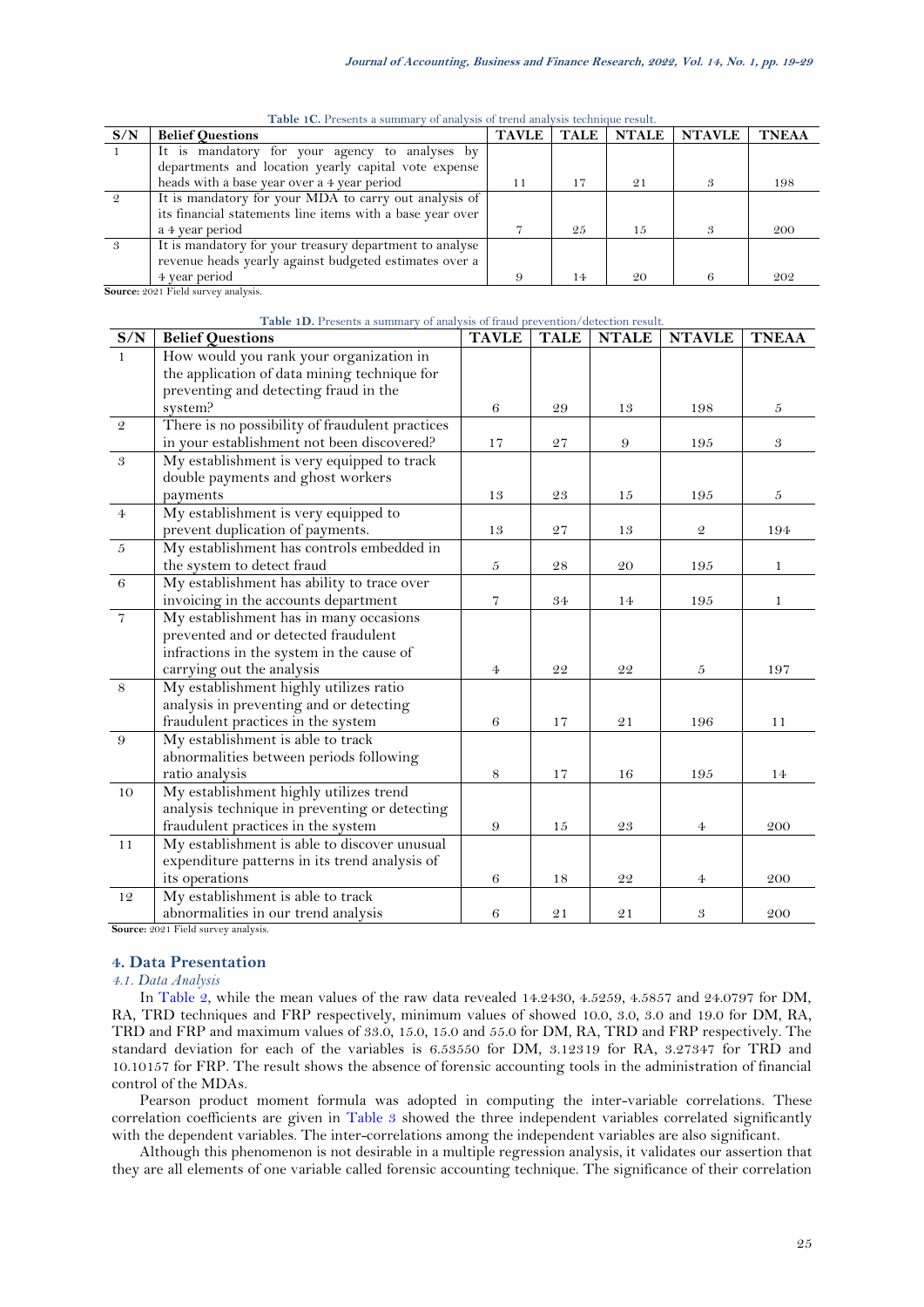with the dependent variable suggests that they may be significant predictors of fraud prevention and detection. The result implies a significant agreement in their variations.

| Description   | N                | Minimum          | <b>Maximum</b>   | Mean             | <b>Std. Deviation</b> |                  | Kurtosis          |
|---------------|------------------|------------------|------------------|------------------|-----------------------|------------------|-------------------|
|               | <b>Statistic</b> | <b>Statistic</b> | <b>Statistic</b> | <b>Statistic</b> | <b>Statistic</b>      | <b>Statistic</b> | <b>Std. Error</b> |
| Gender        | 250              | 1.00             | 2.00             | 1.196            | 0.398                 | 0.377            | 0.307             |
| Qualification | 245              | 1.00             | 5.00             | 3.988            | 1.189                 | $-1.151$         | 0.310             |
| Age range     | 248              | 1.00             | 4.00             | 2.726            | 0.972                 | $-0.469$         | 0.308             |
| DM            | 251              | 10.00            | 33.00            | 14.243           | 6.536                 | 1.014            | 0.306             |
| RA            | 251              | 3.00             | 15.00            | 4.526            | 3.123                 | 2.182            | 0.306             |
| <b>TRD</b>    | 251              | 3.00             | 15.00            | 4.586            | 3.273                 | 1.634            | 0.306             |
| <b>FRP</b>    | 251              | 19.00            | 55.00            | 24.079           | 10.102                | 1.763            | 0.306             |

<span id="page-7-0"></span>**Table 2.** Shows the descriptive statistics result on the effect of Data Mining (DM), Ratio Analysis (RA), and Trend Analysis (TRD) Techniques on fraud Prevention/Detection (FRP).

<span id="page-7-1"></span>**Source:** Researchers' computation (2022) from SPSS 20.0.

| <b>Description</b>  | <b>Variables</b> | <b>FRP</b> | DM    | RA    | <b>TRD</b> |
|---------------------|------------------|------------|-------|-------|------------|
| Pearson Correlation | FRP              | 1.000      | 0.904 | 0.931 | 0.934      |
|                     | DM               | 0.904      | 1.000 | 0.883 | 0.861      |
|                     | RA               | 0.931      | 0.883 | 1.000 | 0.872      |
|                     | TRD              | 0.934      | 0.861 | 0.872 | 1.000      |
| Sig. (1-tailed)     | FRP              | 1.000      | 0.000 | 0.000 | 0.000      |
|                     | DМ               | 0.000      | 1.000 | 0.000 | 0.000      |
|                     | <b>RA</b>        | 0.000      | 0.000 | 1.000 | 0.000      |
|                     | TRD              | 0.000      | 0.000 | 0.000 | 1.000      |
| N                   | FRP              | 251        | 251   | 251   | 251        |
|                     | DM               | 251        | 251   | 251   | 251        |
|                     | RA               | 251        | 251   | 251   | 251        |
|                     | TRD              | 251        | 251   | 251   | 251        |

|  | Table 3. Highlights inter correlation among the variables. |  |  |
|--|------------------------------------------------------------|--|--|
|  |                                                            |  |  |

**Source:** Researchers' computation (2022) from SPSS 20.0.

The adjusted R-Square value of 0.935 in [Table 4](#page-7-2) meant about 93.5percent of the variation in ability to prevent and or detect fraudulent practices in the MDAs is accounted for by DM, RA and TR techniques with a tolerable standard error of 2.57058 while 6.5 percent of the variation is explained by the variables not captured in the model thus outside study variables of DM, RA and TRD. The relative contribution of each of the independent variables to the prediction of fraud prevention and detection measurement is estimated and tested for significance using the t-test as computed in [Table 5.](#page-7-3) Although the t-statistics are not the same for DM (5.112), RA (9.902), TRD (12.135) (independent variables), they all have positive influence on the dependent variable (Fraud prevention and detection) as performance criteria. The Durbin Watson (DW) test of 1.832 is below 2.0 indicating non-autocorrelation detected in the sample.

**Table 4.** Highlights model summary and analysis of variance (ANOVA).

<span id="page-7-2"></span>

|                     |                 |          |                   |          | <b>Change Statistics</b> |      |     |        |         |
|---------------------|-----------------|----------|-------------------|----------|--------------------------|------|-----|--------|---------|
|                     |                 |          | <b>Std. Error</b> | R        |                          |      |     |        |         |
|                     |                 | Adjusted | of the            | Square   | F                        |      |     | Sig. F | Durbin- |
| R                   | <b>R</b> Square | R Square | Estimate          | Change   | Change                   | df1  | df2 | Change | Watson  |
| 0.967               | 0.936           | 0.935    | 2.571             | 0.936    | 1204.532                 | 3.00 | 247 | 0.000  | 1.833   |
| of<br><b>Source</b> | Sum of          |          | Mean              |          |                          |      |     |        |         |
| variation           | <b>Squares</b>  | Df       | Square            | F        | Sig.                     |      |     |        |         |
| Regression          | 23878.256       | 3.00     | 7959.419          | 1204.532 | 0.000                    |      |     |        |         |
| Residual            | 1632.150        | 247      | 6.608             |          |                          |      |     |        |         |
| Total               | 25510.406       | 250      |                   |          |                          |      |     |        |         |

<span id="page-7-3"></span>**Source:** Researchers' computation (2022) from SPSS 20.0.

#### **Table 5.** Highlights **t**est for significance of regression constant and coefficients.

|            | <b>Unstandardized</b><br><b>Coefficients</b> |                   | <b>Standardized</b> |        |       | Collinearity      |       |  |
|------------|----------------------------------------------|-------------------|---------------------|--------|-------|-------------------|-------|--|
| Model      |                                              |                   | Coefficients        |        |       | <b>Statistics</b> |       |  |
|            | В                                            | <b>Std. Error</b> | Beta                | Т      | Sig.  | Tolerance         | VIF   |  |
| (Constant) | 8.107                                        | 0.431             |                     | 18.793 | 0.000 |                   |       |  |
| DМ         | 0.295                                        | 0.058             | 0.191               | 5.112  | 0.000 | 0.186             | 5.380 |  |
| RA         | 1.242                                        | 0.125             | 0.384               | 9.902  | 0.000 | 0.172             | 5.804 |  |
| <b>TA</b>  | 1.341                                        | 0.111             | 0.435               | 12.135 | 0.000 | 0.202             | 4.953 |  |

**Source:** Researchers' computation (2022) from SPSS 20.0.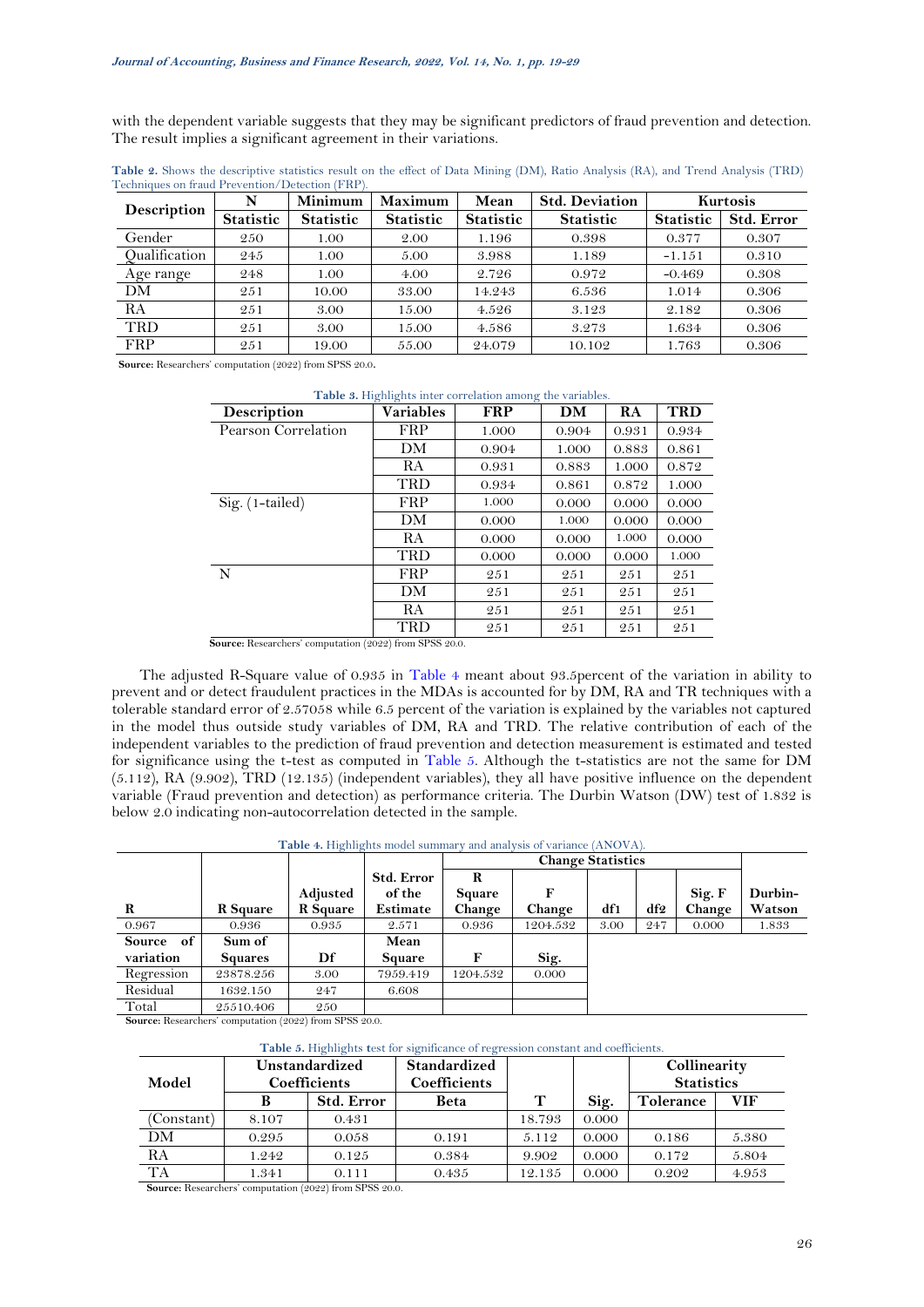Test of hypotheses

*Hypothesis 1:*

*Ho1: The deployment of data mining (DM) technique in the accounting system of MDAs has no significant effect in preventing or detecting fraudulent activities in MDAs in Nigeria.*

*HA1: The deployment of data mining (DM) technique in the accounting system of MDAs has significant effect in preventing or detecting fraudulent activities in MDAs in Nigeria.* 

Decision rule: Accept Ho1 if probability of t-stats is greater than 0.05 percent else reject H<sub>0</sub>. From the result data mining (DM) technique has probability of 0.00 which is less than the test significance of 0.05. Therefore, this postulation that the application of DM technique has no significant effect in preventing or detecting fraudulent financial practices in public sector MDAs in Nigeria is hereby rejected. Contrary to the assumption, the result indicates that the application of DM technique has a significant effect in preventing or detecting fraudulent activities in the public sector MDAs. This result conform with [\(Gupta and Gill \(2012\)](#page-9-17); [Sheela and Sandip \(2011\)](#page-10-5) and [Mousa \(2016\)](#page-9-19)).

# *Hypothesis 2:*

*HO2: The application of ratio analysis (RA) technique has no significant effect in preventing or detecting fraudulent financial practices in MDAs in Nigeria.*

*HA2: The application of ratio analysis (RA) technique has a significant effect in preventing or detecting fraudulent financial practices in MDAs in Nigeria.*

Decision rule: Accept Ho2 if probability of t-stats is greater than 0.05 percent else reject H<sub>0</sub>2. From our result RA has a probability of 0.00 which is less than the test significance of 0.05. Therefore, this postulation that the application of RA technique has no significant effect in preventing or detecting fraudulent financial practices in MDAs in Nigeria is hereby rejected as the result shows that the application of RA technique has a significant effect in preventing or detecting fraudulent financial practices.

### *Hypothesis 3:*

*H03: The adoption of trend (TRD) analysis technique in financial analysis of MDAs has no significant effect in preventing or detecting fraudulent activities in the organizations.* 

*HA3: The adoption of trend (TRD) analysis technique in financial analysis of MDAs has significant effect in preventing or detecting fraudulent activities in the organizations.* 

Decision rule: Accept Ho3 if probability of t-stats is greater than 0.05 percent else reject H<sub>0</sub>. From the model result TRD has a probability of 0.00 which is less than the test significance of 0.05. Therefore, this postulation that the application of TRD technique has no significant effect in preventing or detecting fraudulent financial practices in MDAs in Nigeria is hereby rejected as the result indicates that the application of TRD technique has a significant effect in preventing or detecting fraudulent financial practices.

### **5. Discussion of Findings**

The descriptive statistics in [Table 2](#page-7-0) shows that the mean responses of 14.2430, 4.5259, 4.5857 and 24.0797 for DM, RA, TRD and FRP series respectively which indicates an average responses to the individual variables belief statements that clustered between strongly agreed (SA) to strongly disagree (SD). This showed the level of awareness of the respondents to the forensic accounting techniques examined as well as their perception of fraud prevention and detection. The mean response evaluating data mining technique is 14.2430 with minimum score of 10.00 and maximum score of 33.00. On evaluating ratio analysis technique, the mean response showed 4.5259 with minimum score of 3.00 and maximum score of 15.00. Similarly, evaluating trend analysis technique, the mean response stood at 4.5857 with minimum score of 3.00 and maximum score of 15.00. The result highlights the reservation of respondents on availability of forensic accounting services in MDAs. This is in agreement with [Ewa et al. \(2020\)](#page-9-3). In their ability in detecting or preventing fraudulent practices in MDAs, mean response stood at 24.0797 with minimum score of 19.00 and maximum score of 55.00. The result affirms the conviction of respondents of the efficacy of forensic accounting tools in fraud detection and prevention in MDAs.

The standard deviation of each of the variables is 6.53550 for DM, 3.12319 for RA, 3.27347 for TRD and 10.10157 for FRP. The Kurtosis in [Table 2](#page-7-0) showed values of 1.014 for DM, 2.182 for RA, 1.634 for TRD and 1.634 for FRP respectively. Also, the kurtosis values for the respondents' demography variables stood at 0.377 for gender, -1.151 for qualification and -0.469 for age range. Since if the values for kurtosis are greater than 1, the distribution is outside the range of normality, the result thus implies the three variables are leptokurtic.

[Table 3](#page-7-1) revealed positive and significant relationships between DM, RA TRD and FRP as is evidenced by their correlation coefficients of 0.904, 0.931 and 0.934 and their probability values of 0.000, 0.000 and 0.000. The result implies the use of forensic accounting tools will drastically prevent and or detect fraudulent schemes and practices in the financial system of MDAs. This confirms various studies on the impact of forensic accounting in fraud prevention and detection [\(Bassey, 2018;](#page-9-11) [Enofe, Agbonkpolor, et al., 2015;](#page-9-13) [Enofe et al.,](#page-9-15)  [2013;](#page-9-15) [Ewa et al., 2020;](#page-9-3) [Ezejiofor et al., 2016;](#page-9-14) [Onodi et al., 2015\)](#page-10-4).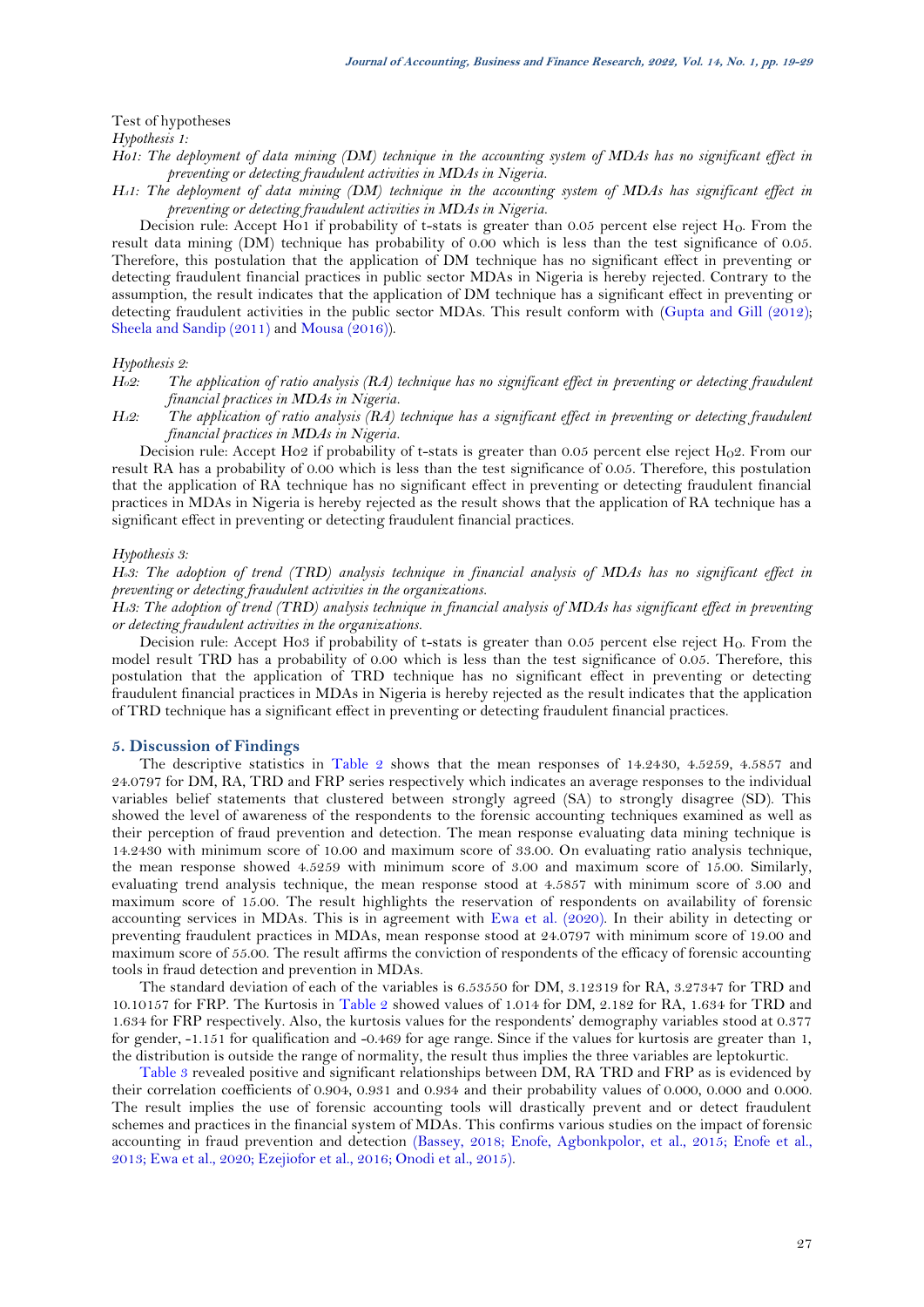The econometric linear model result as stated in [Table 4](#page-7-2) which shows the adjusted R square value of 0.935 or 93.5 per cent indicates that the variation in fraud detection and prevention is explained by the three variables DM, RA and TA while 6.4 per cent of the variation may be explained by variables not considered in the study. The result also showed all three variables are significant and positively relate to fraud prevention and or detection. The F-change of 1204.532 attests to the high value of the adjusted R-squared. This thus demonstrates the high predictive power of the model.

The result of the study also showed that a one per cent increase in DM will lead to 0.295 per cent increase in increase in fraudulent financial schemes prevention and or detection with p-value (000). Also a one per cent increase in the use of RA will lead to a 1.242 per cent increase in detecting or preventing fraudulent schemes with p-value (000) while a one per cent increase in TA will also lead to 1.341 per cent increase in detecting or preventing fraudulent schemes in MDAs financial system with p-value (000).

## **6. Conclusion/Recommendation**

The study underscored the importance forensic accounting techniques would play in mitigating fraudulent financial practices in the public sector financial system and complementary contribution of these techniques in curbing fraudulent activities. Also, the study revealed the lack of human capital and dearth of infrastructure for providing forensic accounting services in the public sector It is thus recommended to:

- i. Further research on forensic accounting and fraud prevention should exploit other variables such as, relative size factor (RSF), relational trend analysis and Benford's law technique.
- ii. Government agencies and departments should be equipped with latest IT infrastructure and software programmes laced with data-mining capabilities.
- iii. Public sector MDAs should recruit multi-task professional accountants with good knowledge in information technology as part of the faculty members in both the accounts and audit departments.

## **References**

- <span id="page-9-2"></span>ACCA, & EY. (2020). Economic crime in a digital age. Retrieved from https:/[/www.accaglobal.com/content/dam/ACCA\\_Global/professional](http://www.accaglobal.com/content/dam/ACCA_Global/professional-insights/EconomicCrime/JasonPiper.EconomicCrime.pdf)[insights/EconomicCrime/JasonPiper.EconomicCrime.pdf.](http://www.accaglobal.com/content/dam/ACCA_Global/professional-insights/EconomicCrime/JasonPiper.EconomicCrime.pdf)
- <span id="page-9-1"></span>ACFE. (2004). Report to the nations, acfe.com/report-to-the-nations, 1-52. Retrieved from[: http://www.acfe.com.](http://www.acfe.com/)
- <span id="page-9-16"></span>Alabdullah, T. T. Y., Alfadhl, M. M. A., Yahya, S., & Rabi, A. M. A. (2014). The role of forensic accounting in reducing financial corruption: A study in Iraq. *International Journal of Business and Management, 9*(1), 26-34.Available at: https://doi.org/10.5539/ijbm.v9n1p26.
- <span id="page-9-11"></span>Bassey, E. (2018). Effect of forensic accounting on the management of fraud in microfinance institutions in Cross River State. *Journal of Economics and Finance, 9*(4), 79-78.
- <span id="page-9-4"></span>Cressey, D. R. (1953). *Other people's money: A study in the social psychology of embezzlement*. Glencoe: The Free Press.
- <span id="page-9-13"></span>Enofe, A., Agbonkpolor, O., & Edebiri, O. (2015). Forensic accounting and financial fraud. *International Journal of Multidisciplinary Research and Development, 2*(10), 305-312.
- <span id="page-9-10"></span>Enofe, A., Omagbon, P., & Ehigiator, F. (2015). Forensic audit and corporate fraud. *International Journal of Economics and Business Management, 1*(7), 1-10.
- <span id="page-9-15"></span>Enofe, A. O., Okpako, P. O., & Atube, E. N. (2013). The impact of forensic accounting on fraud detection. *European Journal of Business and Management, 5*(26), 61-72.
- <span id="page-9-5"></span>Enyi, P. E. (2019). Relational trend analysis: A simple and effective way to detect financial statements fraud. *International Journal of Scientific & Research Publications, 9*(2), 538-546.
- <span id="page-9-0"></span>Ewa, U. E., Adesola, A. W., & Kankpang, K. (2019). Evaluating anti-graft agencies governance practices in Nigeria. *International Business Research, 12*(12), 1-50.Available at: https://doi.org/10.5539/ibr.v12n12p50.
- <span id="page-9-3"></span>Ewa, U. E., Adesola, W. A., & Eseneyen, J., M. (2020). Evaluation of forensic accounting techniques in fraud prevention/detection in the banking sector in Nigeria. *International Journal of Finance and Accounting, 9*(3), 56-66.
- <span id="page-9-14"></span>Ezejiofor, R. A., Nwakoby, N. P., & Okoye, J. F. (2016). Impact of forensic accounting on combating fraud in Nigerian banking industry. *International Journal of Academic Research in Management and Business, 1*(1), 1-19.
- <span id="page-9-17"></span>Gupta, R., & Gill, N. S. (2012). Prevention and detection of financial statement fraud–An implementation of data mining framework. *Editorial Preface, 3*(8), 150-160.
- <span id="page-9-6"></span>Hormozi, A. M., & Giles, S. (2004). Data mining: A competitive weapon for banking and retail industries. *Information Systems Management, 21*(2), 62-71.
- <span id="page-9-7"></span>Izedonmi, F., & Ibadin, P. O. (2012). Forensic accounting and financial crimes: Adopting the inference, relevance and logic solution approach. *African Research Review, 6*(4), 125-139.
- <span id="page-9-18"></span>Kirkos, E., Spathis, C., & Manolopoulos, Y. (2007). Data mining techniques for the detection of fraudulent financial statements. *Expert Systems with Applications, 32*(4), 995-1003.
- <span id="page-9-12"></span>Modugu, K. P., & Anyaduba, J. (2013). Forensic accounting and financial fraud in Nigeria: An empirical approach. *International Journal of Business and Social Science, 4*(7), 281-289.
- <span id="page-9-19"></span>Mousa, A. (2016). Detecting financial fraud using data mining techniques: a decade review from 2004 to 2015. *Journal of Data Science, 14*(3), 553-569.
- <span id="page-9-8"></span>Njanike, K., Dube, T., & Mashayanye, E. (2009). The effectiveness of forensic auditing in detecting, investigating, and preventing bank frauds. *Journal of Sustainable Development in Africa, 10*(4), 405 – 425.
- <span id="page-9-20"></span>Ogunbameru, O. (2003). Focus groups: Issues and approaches. *The Anthropologist, 5*(1), 1-8.
- <span id="page-9-9"></span>Okafor, M., & Agbiogwo, A. (2016). Effects of forensic accounting skills on the management of bank fraud in Nigeria. *European Journal of Accounting, Auditing and Finance Research, 4*(6), 70-80.